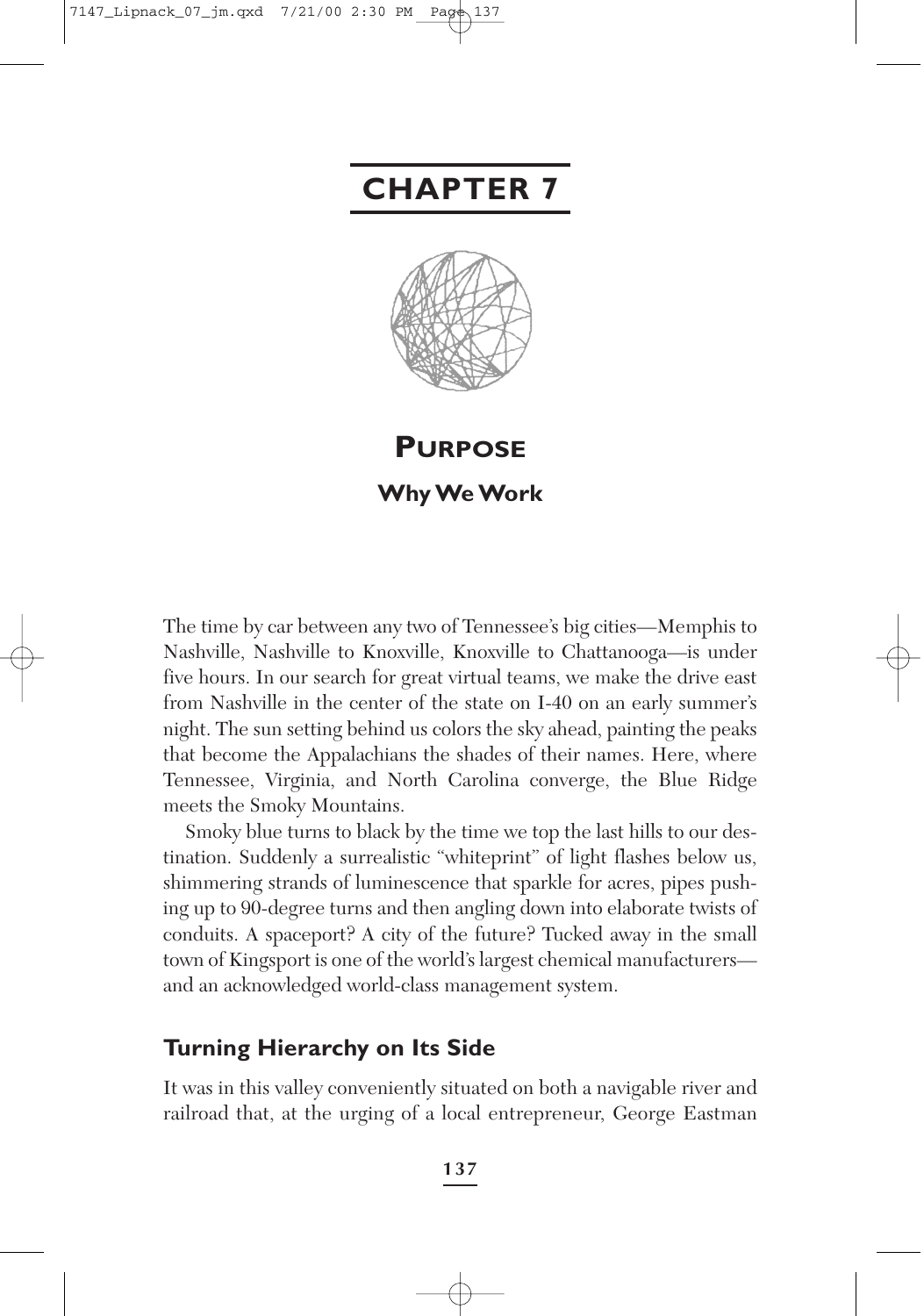decided to invest in a defunct chemical plant in 1920. He needed a reliable chemical supplier for his developing photography business some 700 miles to the north: Eastman Kodak Company in Rochester, New York.

Three quarters of a century later, Eastman Chemical Company, which spun off from Eastman Kodak in 1994, is a \$4.5 billion global operation with 15,000 employees manufacturing 400 products. Although you cannot go into the corner store and buy anything with the Eastman label, you would have a hard time not buying something with an Eastman product in it. Need a toothbrush? An Eastman chemical is an ingredient in the plastic handle. Soft drink and liquor bottles, painkillers, peanut butter, tires, carpet, mascara, stonewashed jeans, brake fluid, garden hoses, thermos bottles, latex paint, tennis balls, and, of course, Kodak film all contain Eastman chemicals.

Today Eastman Kodak is still Eastman Chemical Company's largest customer, but it is only one of 7,000 who buy its products around the world. Nestled in the northeast corner of Tennessee, Kingsport is the chemical company's world headquarters. Manufacturing operations stretch across six American states, Canada, Mexico, The Netherlands, Malaysia, Argentina, Wales, Hong Kong, and Spain.

#### *Teams Every Which Way*

In 1993, Eastman became the first chemical company to receive the U.S. government's highest kudo for quality, the Malcolm Baldrige National Quality Award. We first reported on Eastman in *The Age of the Network.*<sup>1</sup> There we told the story of a traditional firm that reinvented itself as a networked organization while still retaining important elements of hierarchy and bureaucracy.

It took a quality crisis of business-threatening proportions—and nearly two decades of work—to move the company to the network structure it now has. The company began its renaissance in the late 1970s when it lost market share of a major product due to poor quality. With a focus on traditional quality approaches and a lot of common sense and creativity, Eastman went about redesigning how it does its work, from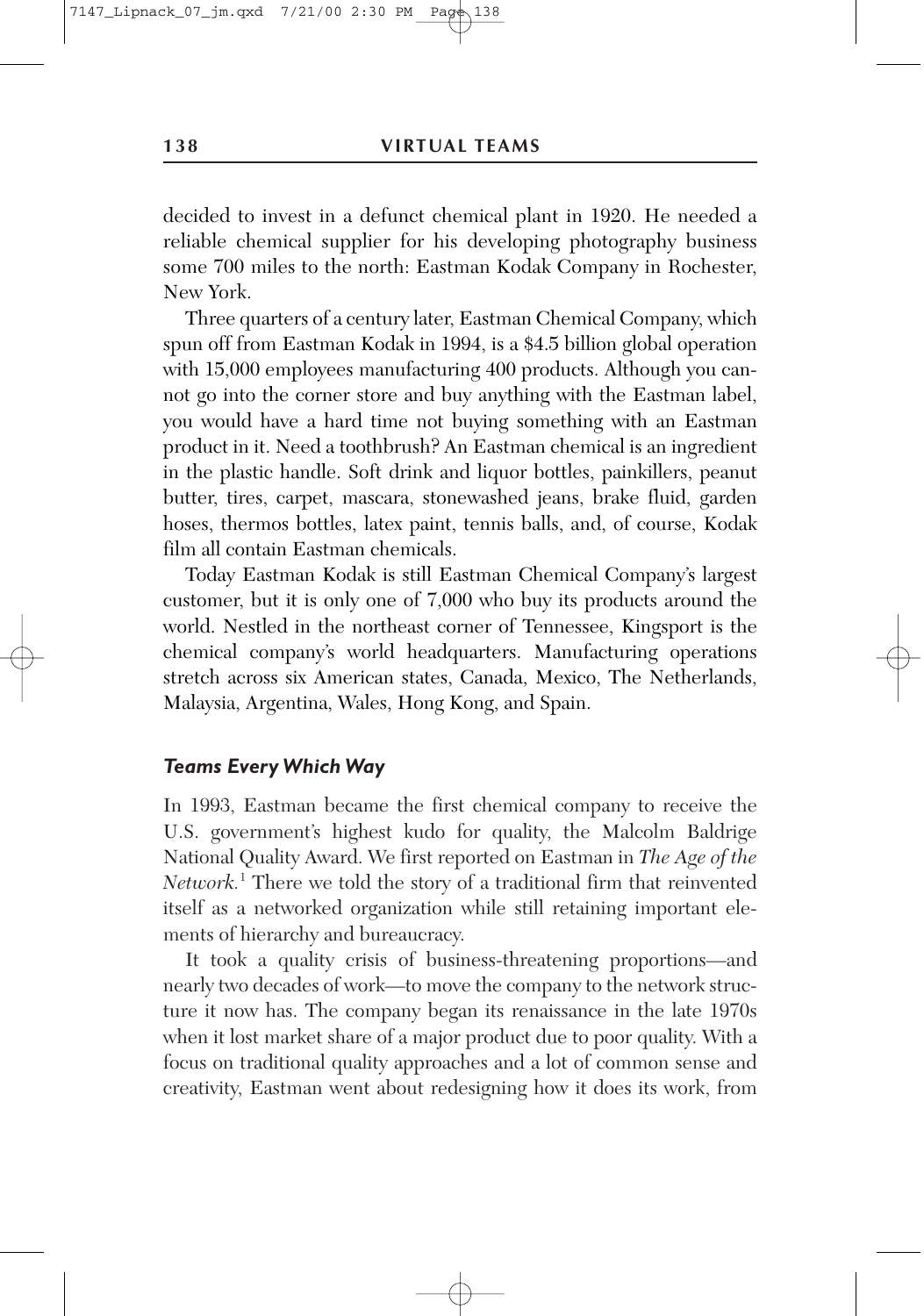the shop floor to the very top of the company. Today, *everyone* works in teams—and usually in multiple teams.

Ask people at Eastman why they win the Baldrige Award and they will point to their quality philosophy that rests on team alignment. "It's a consensus style of management," says Earnest Deavenport, who became Eastman's CEO in 1989, "that is much more based on team than individual decisions. There is more empowerment of teams than you find in a conventional organization. Many fewer decisions get bumped up to me to make individually."

Eastman is a complex mix of permanent, temporary, face-to-face, ad hoc, geographically distributed, culturally diverse, vertical, and horizontal teams. Some have traditional team leaders. Some rotate leadership. Some are quite formally chartered. Others less so. There are multiple executive teams and hundreds of shop-floor teams.

> *Almost all Eastman teams cut across space, time, and/or organization boundaries.*

Eastman has all types of virtual teams. It has shift teams that are responsible for keeping operations going around the clock. Short-term project teams are invariably cross-functional. While sometimes colocated, more often these teams follow the typical pattern of coming together and then going apart. They meet as necessary to plan and align their work, then carry it out individually or in smaller groups.

Longer-lasting process teams are distributed and cross-organizational for example, customer and supplier teams. Although most virtual teams need some face-to-face time together to function effectively, especially at the beginning, they can become more virtual over time. Eastman has a supplier team, for example, that had many face-to-face encounters when it began, but increasingly fewer as time passed. Once the group established trust and set up its processes of interaction, it continued to make quality improvements without meeting. The virtual team functioned asynchronously in different places and organizations.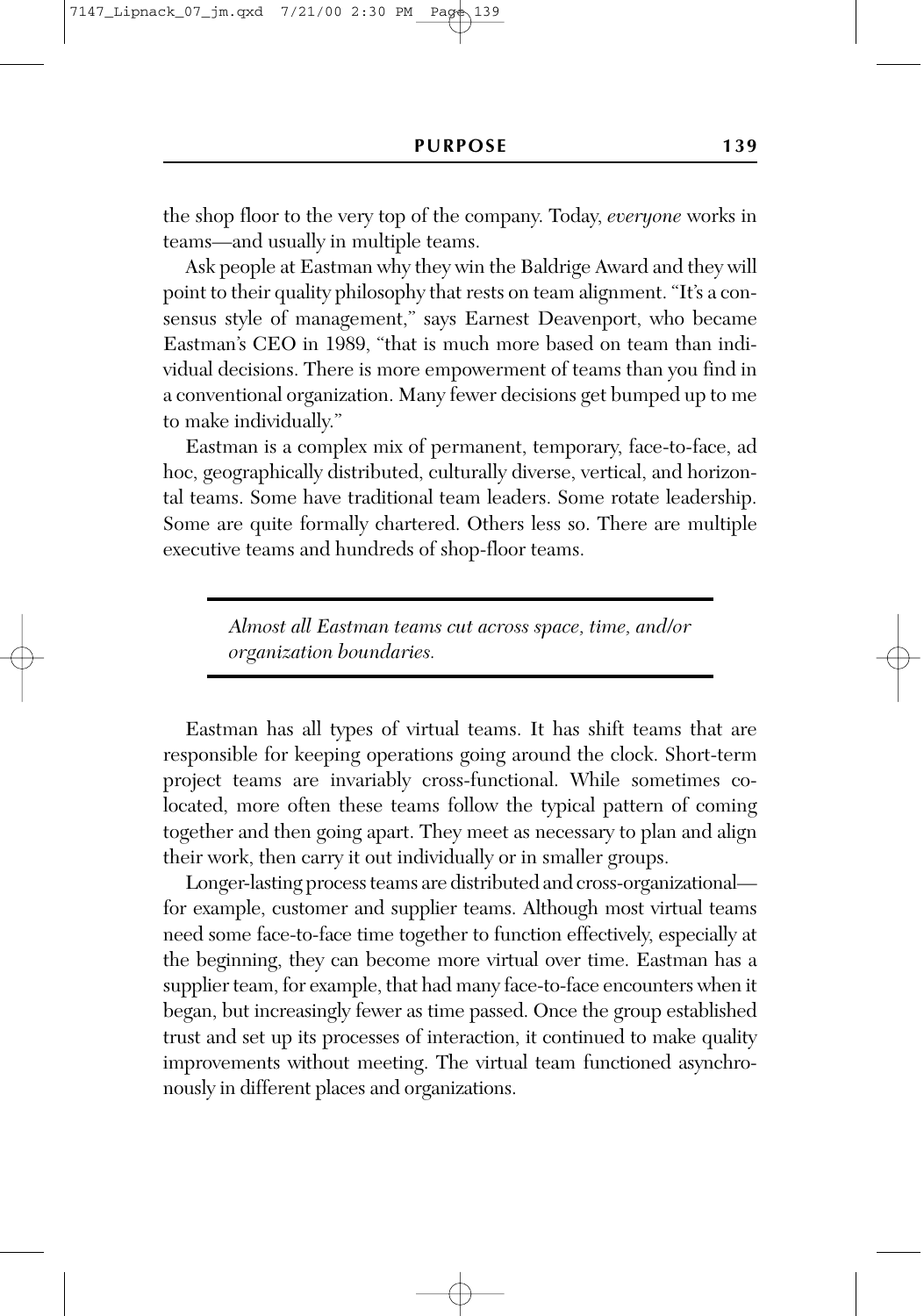## *Quality*

Because Eastman is a manufacturing operation, good teamwork on the shop floor is synonymous with good quality in its products. One of its earliest "improvements" came as a simple recognition in the late 1970s: The four shifts per day are simply one ongoing team spread out over 24 hours.

"At that time, we had a 'tag and you're it' shift change mentality, four different people around the clock running four different shift teams," says Will Hutsell, Eastman's senior associate in Corporate Quality. Very little information passed between shifts. When one shift left, the next would come in and readjust all the control room dials, as though the people before them had no idea what they were doing. Operators had to ask permission to make any changes, and, of course, they punched time clocks.

During the initial implementation of continuous improvement efforts, Eastman took groups of the shift foremen off the job for quality management training. Instead of working their normal shifts, they came together as a group for training and planning improvement projects. These foremen (who are now called *team managers*) then went back to their work areas and held team meetings with their operators to develop plans for implementing the projects.

Change came quickly. The operators had the skills and information they needed to do their work without asking anyone's permission. In time, they stopped punching time clocks. Operations improved enormously and control rooms were clean. Eastman was on its way to a Baldrige.

Today, Eastman's training process is a sophisticated operation that reaches across the company. For example, to be trained as coaches, people leave their jobs for 12 weeks of intensive education in modern management thinking, skill building, and practice. Initially, the company set up training programs and had people attend individually, but found that approach not to be very effective. So groups of managers started attending together, creating sufficient critical mass of shared experience in the organization to sustain the learning when people returned to their jobs.

At the same time that Eastman reinvented work on the shop floor, it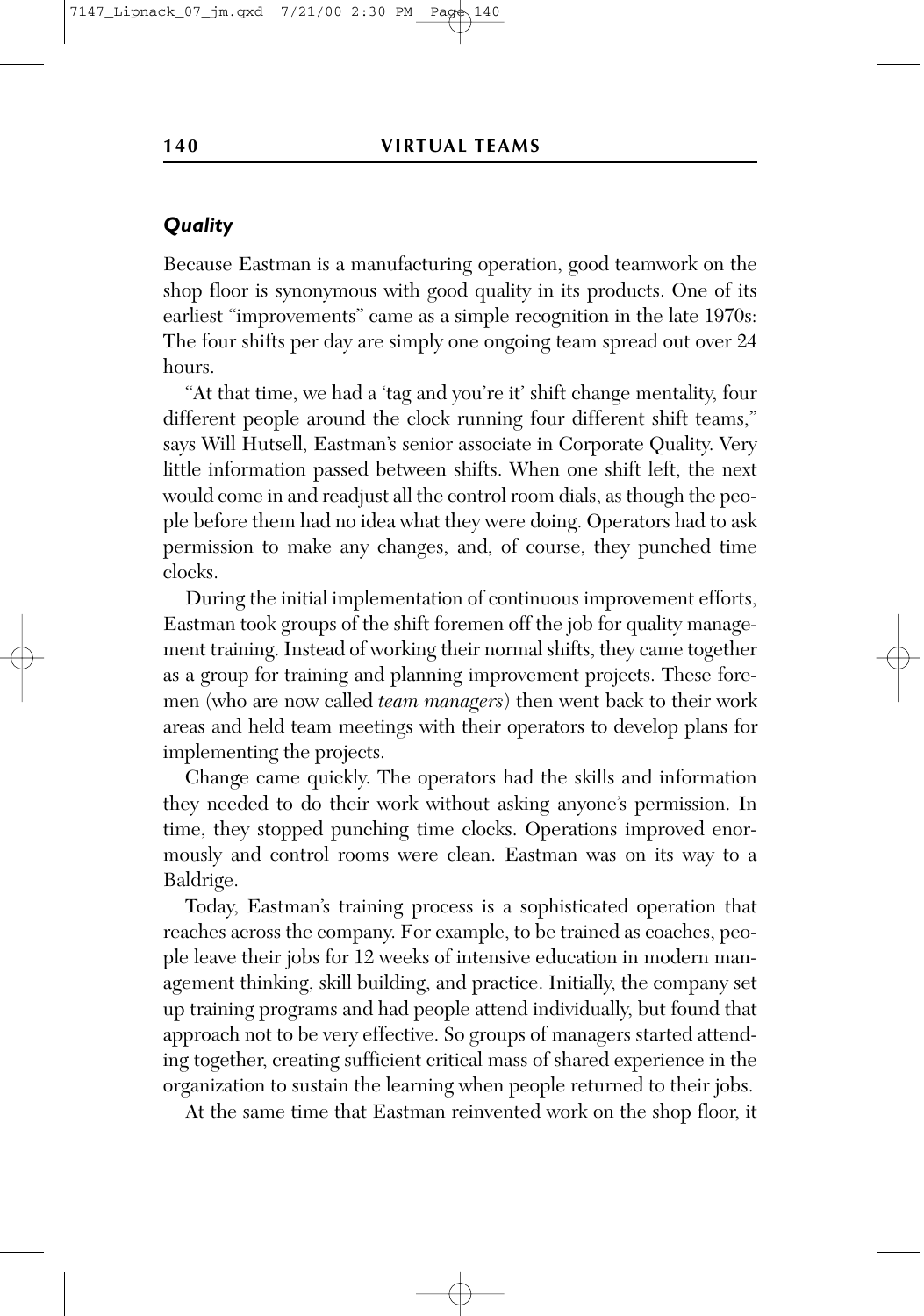also made many other significant changes that raised the trust level in the company:

- It equalized benefits across the organization. Everyone has the same vacations for years served and everyone has access to the same healthcare plan.
- It eliminated the traditional performance appraisal system that distributed people's performance across a bell curve, replacing it with an employee development system.
- After experimenting with team rewards, it stopped them because it proved impossible to draw indisputable lines around "the team." Individual teams depend on the overall interteam environment; they cannot succeed without it. Eastman now has a company-wide bonus program tied to the company's performance.

## *Begin with Purpose*

All Eastman teams have a vision and a mission, and most have charters and sponsors. In many cases, teams accept a written charter with a signing ceremony that commissions the teams.

"Because there are many teams at Eastman, it is essential that we always define the purpose of each team," Hutsell says. Without clear purpose and an established process for defining it, confusion, not quality, would rule at Eastman.

"Typically a broad charter is put in place and the team is empowered to see if it makes sense," he says. "The team can modify its own makeup." Using Eastman's Quality Management Process, teams pay attention to such questions as: Do we have the right purpose? And do we have the right membership? This helps keep teams on track.

"You must look at the purpose," Hutsell cautions. "Only when you have that right can you get from here to there." Eastman's early attempt to use one of the most fundamental quality tools, *statistical process control* (a quantitative method for improving quality), failed when the company tried to implement it without fully making clear its connection to purpose.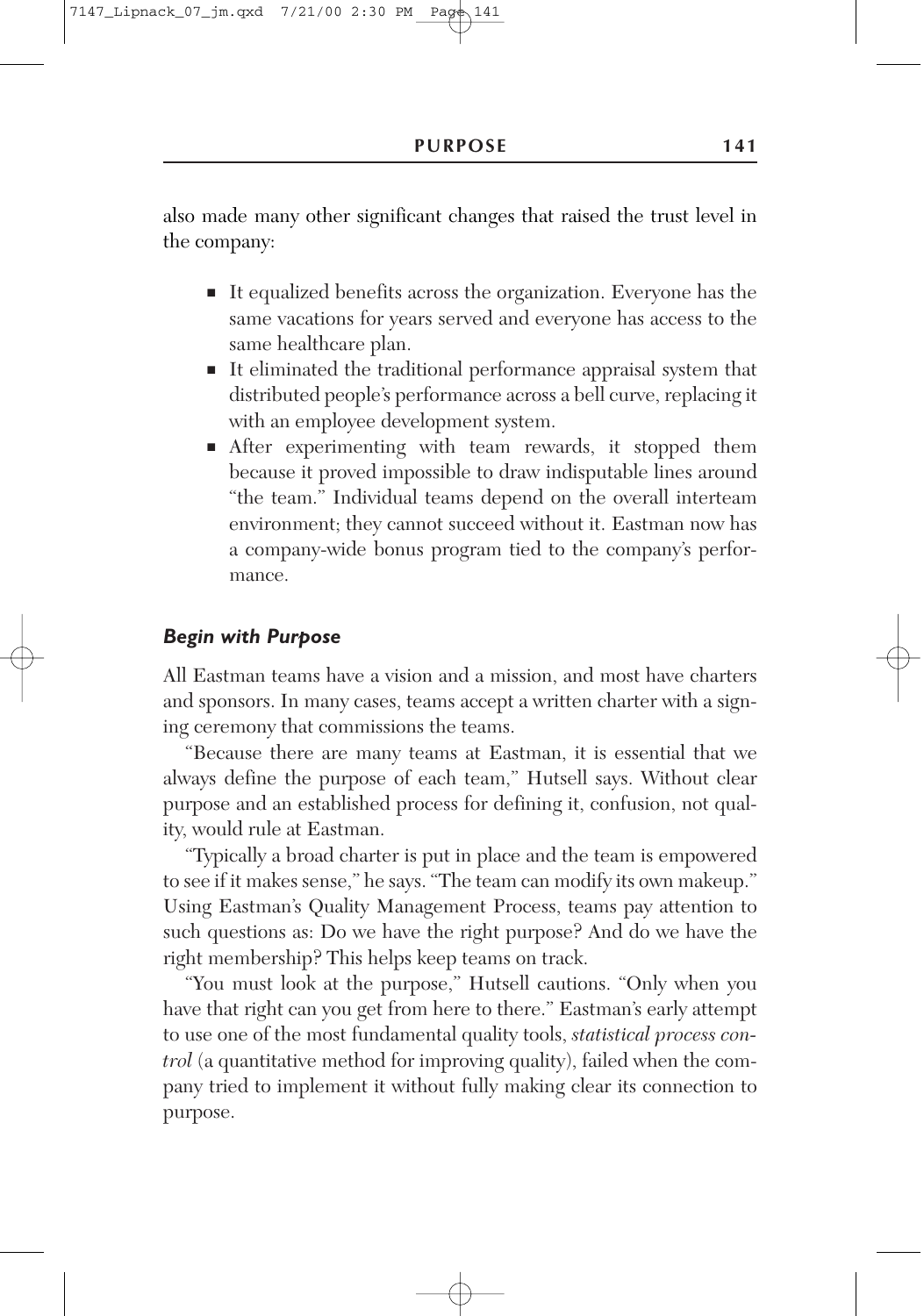#### *From Intent to Results*

*The best predictors of virtual team success are the clarity of its purpose and the group's participation in achieving it.*

Eastman teams thrive in a culture infused with purpose. Purpose starts at, but is not dictated by, the top. The senior management team is the keeper of the Strategic Intent, the document that contains the company's vision ("To be the world's preferred chemical company") and its mission ("To create superior value for customers, employees, investors, suppliers, and publics"). The senior management team is also custodian of the document known as *The Eastman Way,* which sets out its values and principles. The document makes explicit the culture required to support teams working across organizational boundaries. It also serves as the touchstone for innumerable changes that make a difference in the day-to-day working life of Eastman employee-owners.

While written down and published, the Strategic Intent is also a dynamic document. It serves as the framework for overall long-term company strategy and shorter-term initiatives known as *Major Improvement Opportunities* (MIOs). Everyone in the company is involved in the planning process. Organizations bring the knowledge of their part of the business—specifically including customer needs, competitive comparisons, company and supplier capabilities, and risk assessments—together with the Strategic Intent to develop Strategic Alternatives. These are then formally submitted to the Eastman executive team that forms the overall strategy and makes selections among alternatives.

With the strategies set, the organizations develop goals, their own MIOs, and their criteria for success, known as the *key results* areas. With concrete measures in hand, the virtual teams develop plans using Eastman's Quality Management Process, in which everyone in the company is trained. Eastman's version of the familiar plan-do-check-act continuous improvement cycle adds a step at the beginning. Before "plan," there is an "assess organization" step where the team focuses on clarify-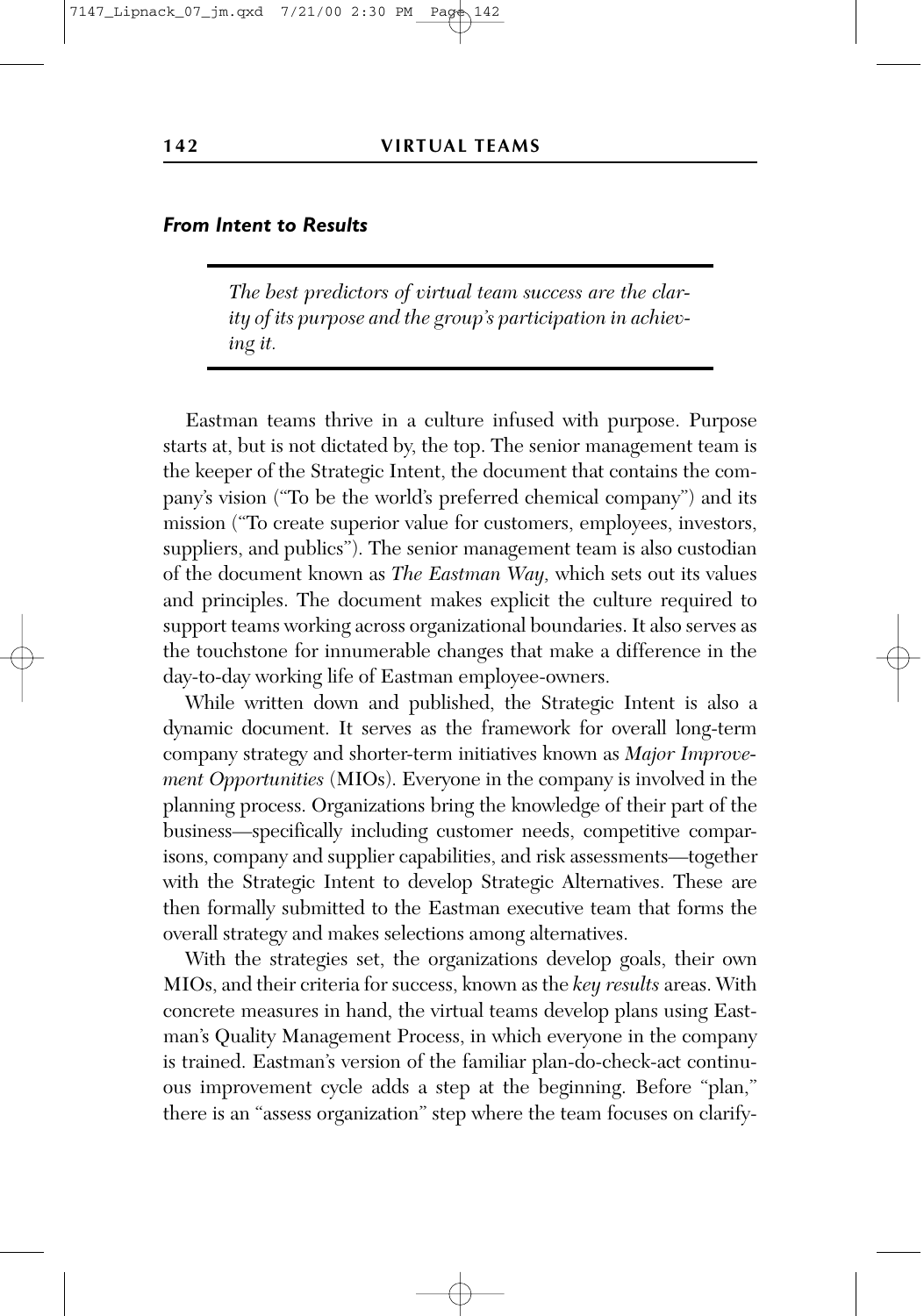ing its purpose in interaction with customers and in alignment with the company's strategy.

Early in its team journey, Eastman made a mistake that many companies do: They convened teams and focused on the mechanics of the meetings, such as following agendas and drafting plans, without giving the teams a clear purpose. That turned around when the teams took on specific projects with clearly defined expectations. Eastman values time spent gathering information, developing and choosing among alternatives, creating implementation plans, monitoring and documenting progress, celebrating results, and even formally disbanding. The process itself generates continuously increasing value.

## *The Eastman "Pizza" Organization*

For people interested in organizations, Eastman is famous for a unique depiction of its organization chart, its "pizza with pepperoni." Hierarchy, bureaucracy, networks, and teams all have their place in this organizationin-the-round (Figure 7.1). The company expects people to communicate horizontally, not vertically. There is no going up a chain of command, across to another function, and then coming back down another chain of command to get something done.

Deavenport created the now-famous circular chart in 1991, he says, because he wanted "to signal the organization that this was a different structure, a networked structure, a team effort, not business as usual. We're all in this together." While the chart preserves the logic of hierarchical levels, "the artist in you has to come out to see the pizza chart as different from a hierarchical one," Deavenport commented.

Eastman used a truly cross-sectional approach in showing how its hierarchy, bureaucracy, and network fit together in a twenty-firstcentury organization. The central and foreground position of the thenchairman and CEO, Earnie Deavenport, symbolizes hierarchy. Structurally, his position anchors the hub-and-spoke locations of the six major corporate components. Bureaucracy is well represented both in the general use of specialization and purpose (every subgroup has a unique name and mission) and in specific components devoted to maintaining traditional bureaucratic functions.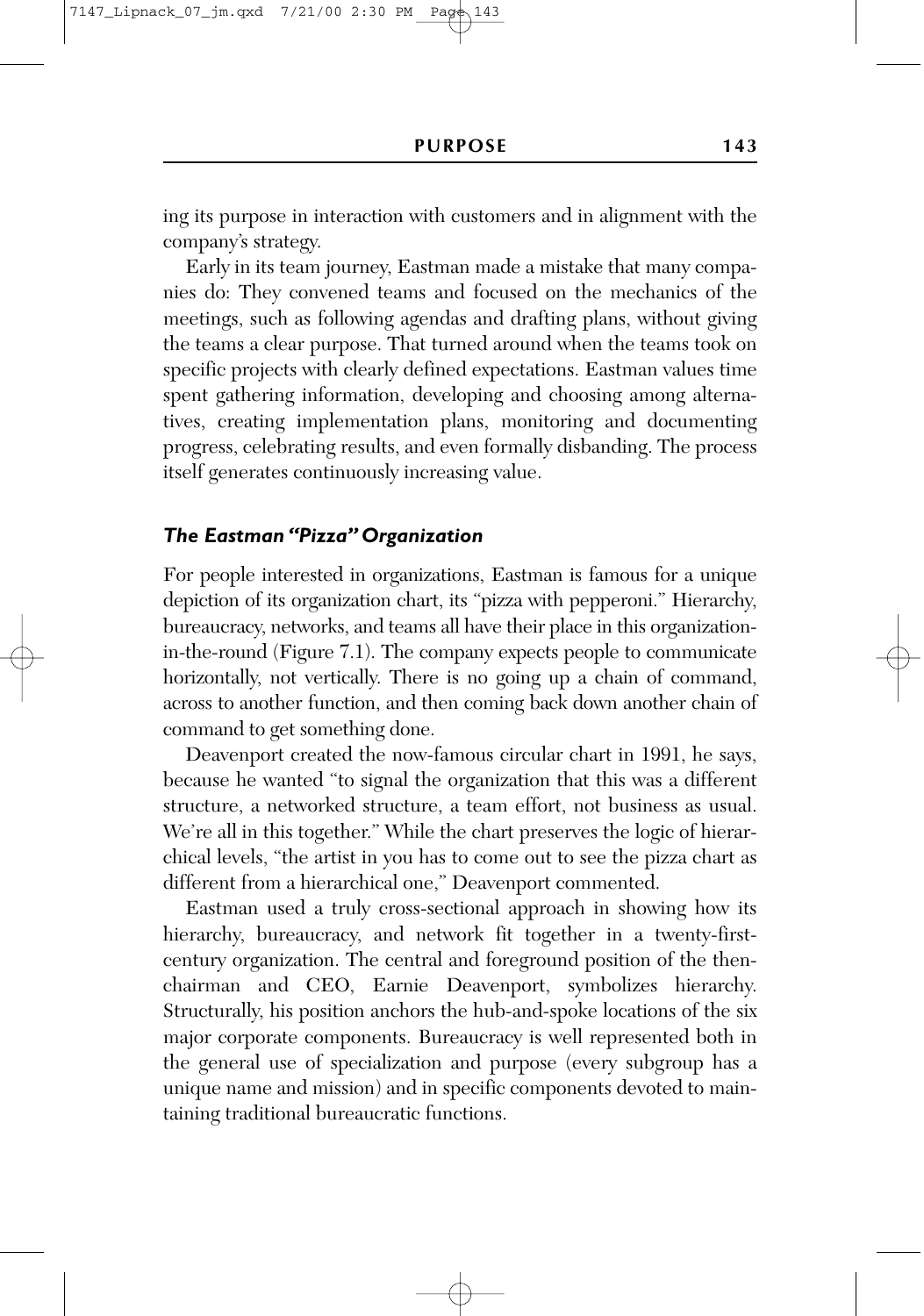

**Figure 7.1 Eastman Pizza Chart**

What made the Eastman chart uniquely indicative of an Information Age networked organization is its periphery. This heavy outer circle attaches directly to all the major components and represents the direct connections among the divisions. Deavenport talked about the "white space," where collaboration takes place and work gets done. In the circle, he repeated, "no one is on top."

"Work gets done across and within and between functions. Major processes in the organization have to go horizontal. A lot of important work doesn't get done in the vertical sense," explained Robert Joines, a former manufacturing vice president.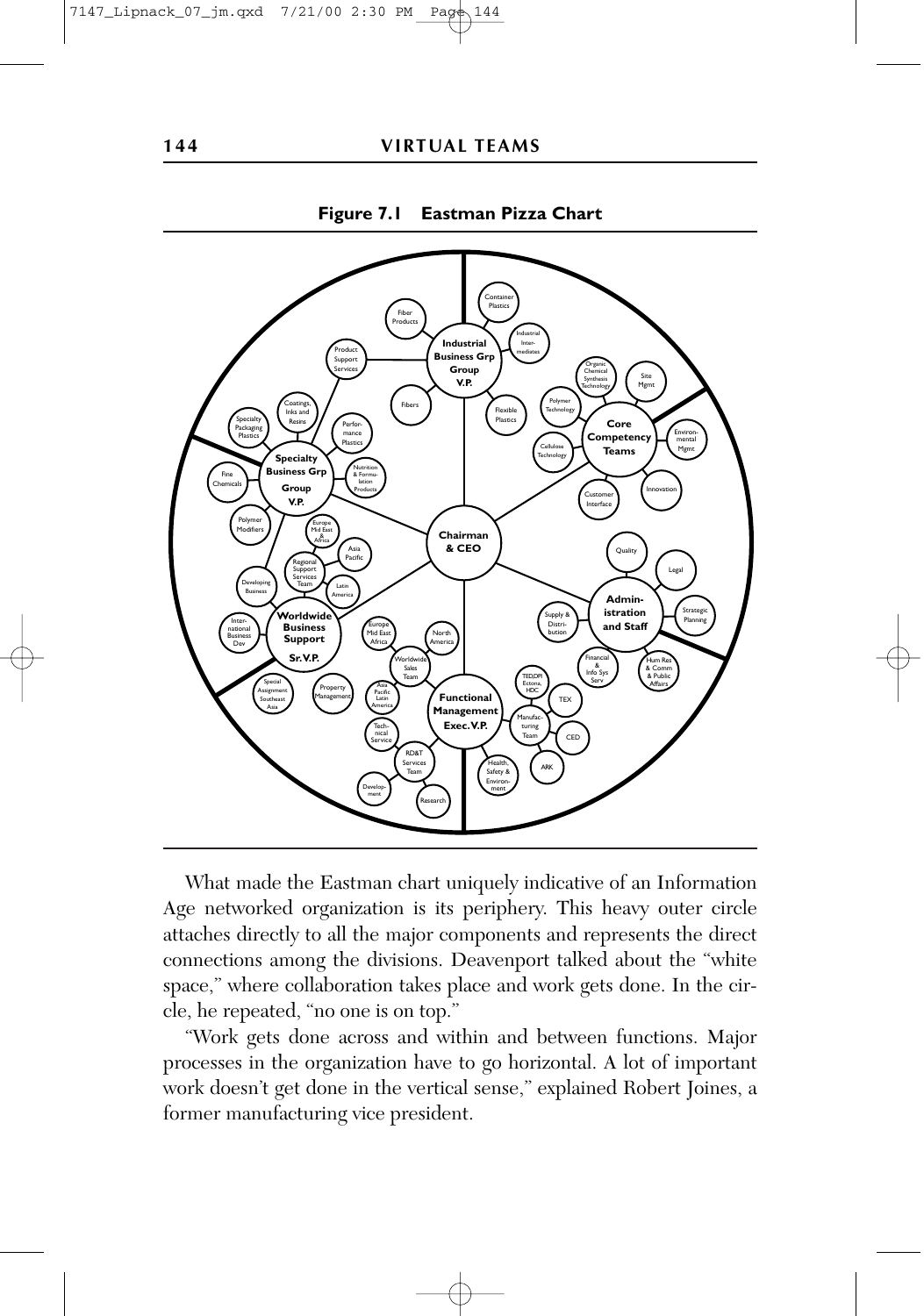Still, there's a place for hierarchy, he said. "Sometimes Earnie [Deavenport] had to make decisions no one else can. You can't stamp out hierarchy and run an organization. You have to have vertical alignment. To be successful, you have to learn to do both of these together. Our interlocking teams are a hierarchy in a sense, and then we *turn hierarchy on its side.*"

# **Authority**

Nothing is more important to the virtual team than its clear purpose. Discovering it is the team's first priority. Once found, purpose locks into place the source of virtual legitimacy and power.

Hierarchical groups can fall back on force as their source of authority. Bureaucracy can turn to rules and regulations. Virtual teams and networks require something more to mold and hold them. When new organizations emerge, so do new premises of authority and power. To see how authority works in the Network Age, we need to start at the beginning.

## *Four Ages of Power*

*Charisma and tradition rule nomadic cultures.*

Nomadic authorities had the ability to influence others, but not to force them to do anything. Leaders, including those surviving today, claim authority by demonstrating competency, inspiring passion, and recalling the voices of the ancestors.

Eventually nomads rooted permanently, tending farms and building cities. Hierarchy arose.

> *Hierarchies use force to defend resources, maintain social stability, and control technology.*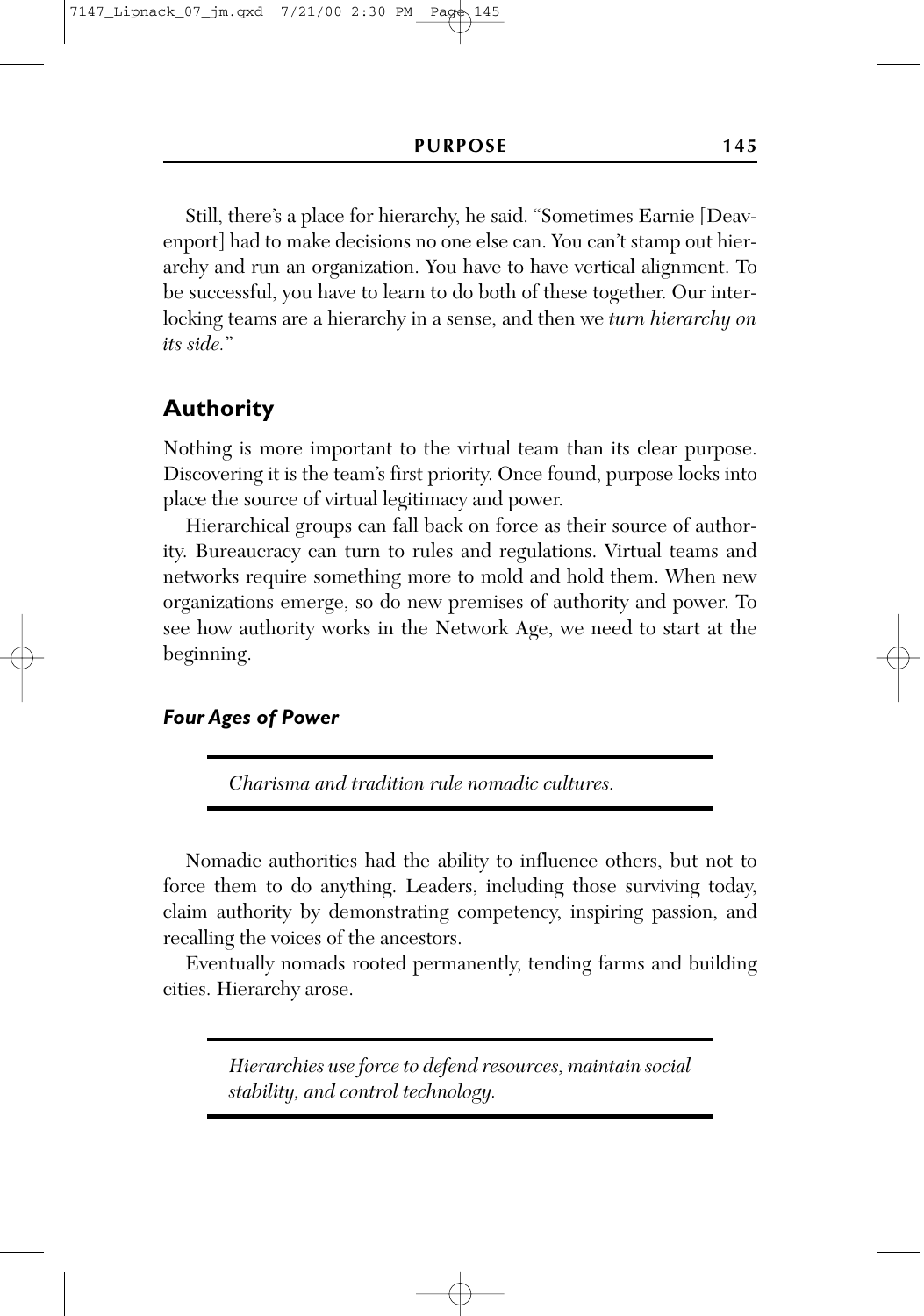In business, the people who sit at the top of the hierarchy—the owners—have the power to hire and fire, to give out rewards, and to inflict punishment. They may promote and demote employees, grant and refuse raises, acknowledge people or place them on probation. The extraordinary power of owners is nowhere more evident than in their exclusive right to start, buy, sell or merge a business as a whole or in parts. When Shell Oil Company partnered with Texaco to create three new companies to handle their downstream retail business, 7,000 Shell employees and a comparable number from Texaco changed companies. Today Shell, tomorrow Equilon, and there you are having to bond with a new culture with your arch competitor that never existed before.

> *When agriculture gave way to industry, brute force yielded to the rule of law.*

Bureaucracies use rules, regulations, policies, and procedures to gain authority. In this rule by law, bureaucrats get their power from their place in the administrative structure. Traditionally, each rank has its own legal perks.

Purpose is central to all small groups and teams. It takes on a new aura in virtual teams. Because traditional authority is minimized, they need some other guiding force.

> *Virtual teams develop an inner authority based on everyone's commitment to shared purpose.*

Strategic alliance teams comprise people from different companies. They lack common reporting structures or policies because people in them come from different hierarchies. In cross-functional teams (the best-known virtual team), no common authority figure may tie everyone together until they reach the CEO level.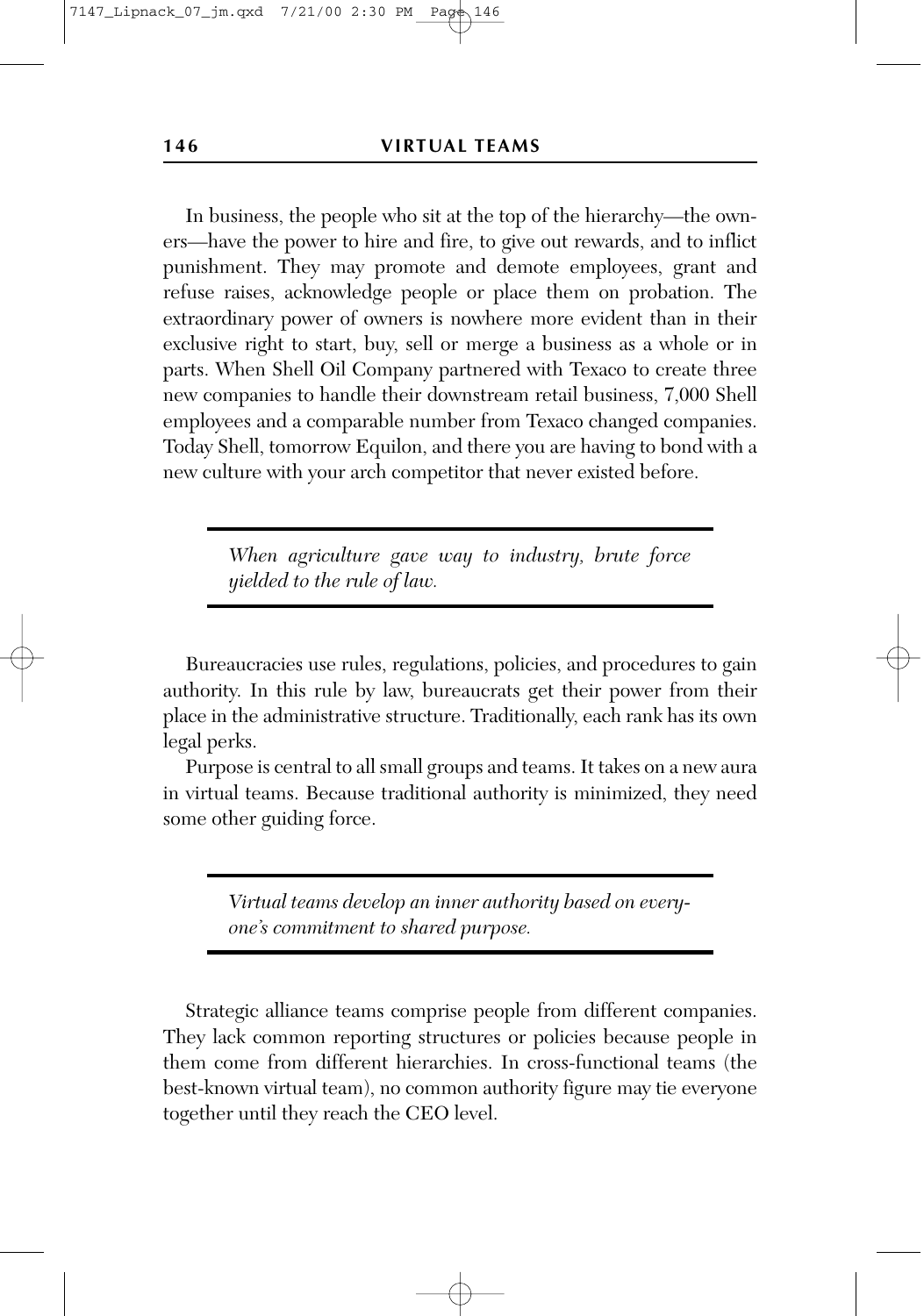#### *Knowledge*

In the beginning, someone has an idea. It spills out in a meeting or on a phone call and maybe gets firmed up on an e-mail. Conversations begin, others are inspired and recruited, and presto: A virtual team has the essential glue. Inside or outside formal channels, within a company or between firms, ad hoc teams self-legitimatize through common purpose.

A new species of authority often appears long before it becomes dominant. Law emerged thousands of years ago in the hands of Hammurabi and Solon, much earlier than the rise of constitutional governments like the United States that subordinated military force to democratic rule. From laws, rules, and regulations, industrial bureaucracies constructed new dominant modes of authority.

Just as each age strengthens a previously limited source of authority, so does it bring a new basis for power, the other half of the governance equation.

> *In virtual teams, power comes from information, expertise, and knowledge, the new reservoir of wealth.*

Peter Drucker regards knowledge as so critical now that he uses the plural—as in "we need multiple *knowledges* to survive."2 His advice: "One cannot manage change. One can only be ahead of it." Knowledge workers are capital assets, not costs, he says.<sup>3</sup> How did people become so valuable? Today's tasks require brain, not brawn. Specific expertise is in great demand. Experts have always had power, but not the kind they have today.

People come together with hope that by combining efforts they can achieve something great. To get to their desired results, they divide up the work. Most tasks require people with specific skills, capabilities, and experiences. Such folks have power to the degree that their participation is critical (Figure 7.2).

Virtual teams have an especially tough job. They need to cope with all the traditional power people *and* they must harness the information and knowledge-power people.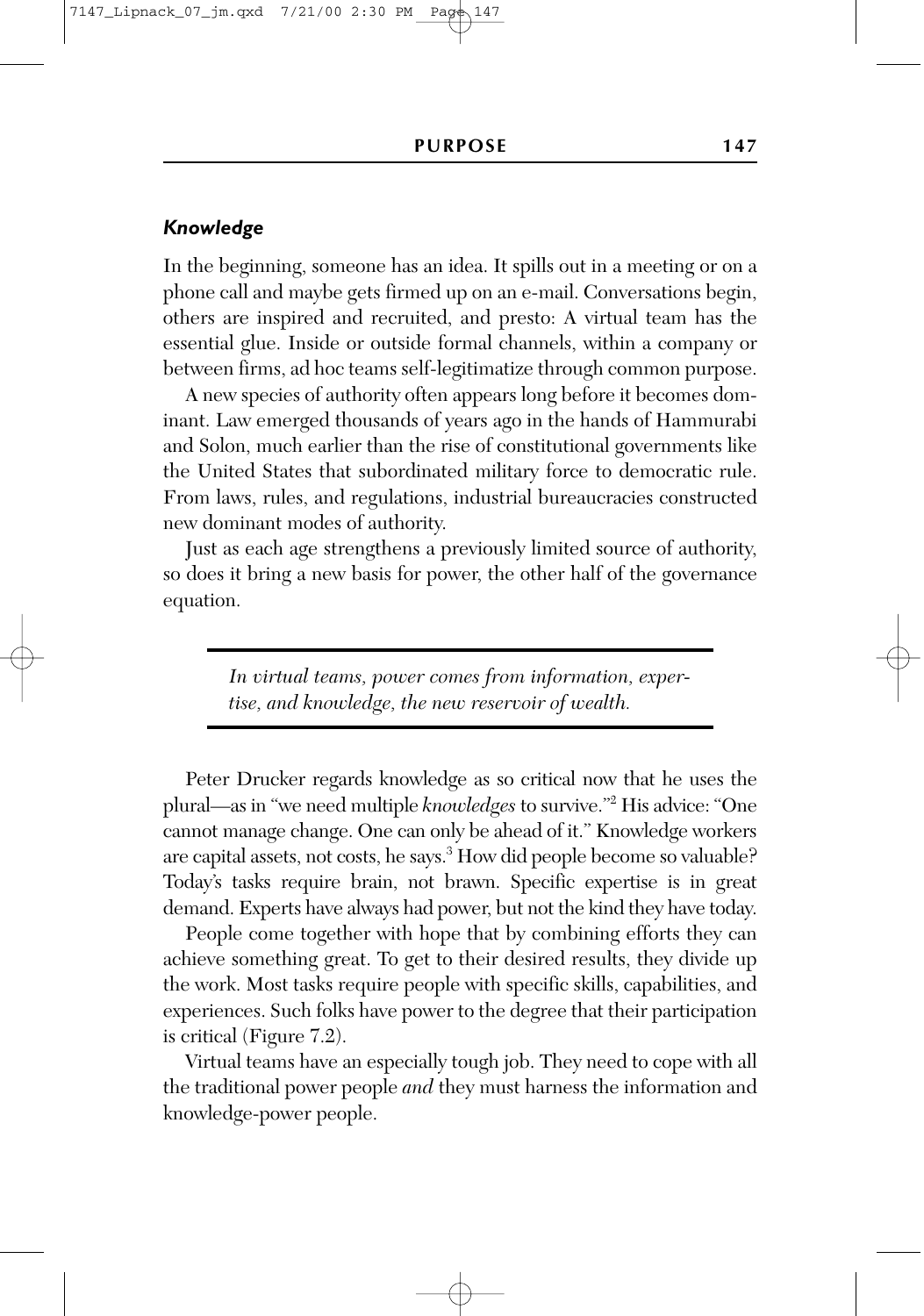|                    | Source of<br><b>Authority</b> | Source of<br>Power         |
|--------------------|-------------------------------|----------------------------|
| Individual         | Charisma                      | Personal                   |
| <b>Small Group</b> | Tradition                     | Affiliation                |
| Hierarchy          | Ownership                     | Reward/punish              |
| <b>Bureaucracy</b> | Law                           | Position                   |
| <b>Network</b>     | Purpose                       | Knowledge                  |
|                    | Goal-Based<br>Authority       | <b>Task-Based</b><br>Power |

**Figure 7.2 Sources of Authority and Power**

- Though the jury is still out on how companies will reward and punish virtual teams, hierarchy clearly has far less influence in the new world.
- The importance of position varies enormously in virtual teams. Some individuals come to the virtual team as anointed leaders. In others, everyone temporarily (and sometimes uneasily) sheds his or her rank and takes on a new identity. Formal positions still exist, but they do not necessarily determine who takes precedence in virtual teams.
- Because of their ability to reach anywhere for members, virtual teams can easily include people with a wide diversity of knowledge and skills. By deliberately seeking difference, the team reaps the creative benefits of a broader range of viewpoints and expertise. Diversity becomes the differentiator.

Everyone on a virtual team needs to be expert in something the group requires. The more important the work, the more highly valued the required skills. Like architects, consultants (relatively pure instances of people with expertise power) build teams to work on a specific project, then build another team to satisfy the needs of the next project. Each team's members differ depending on its requirements.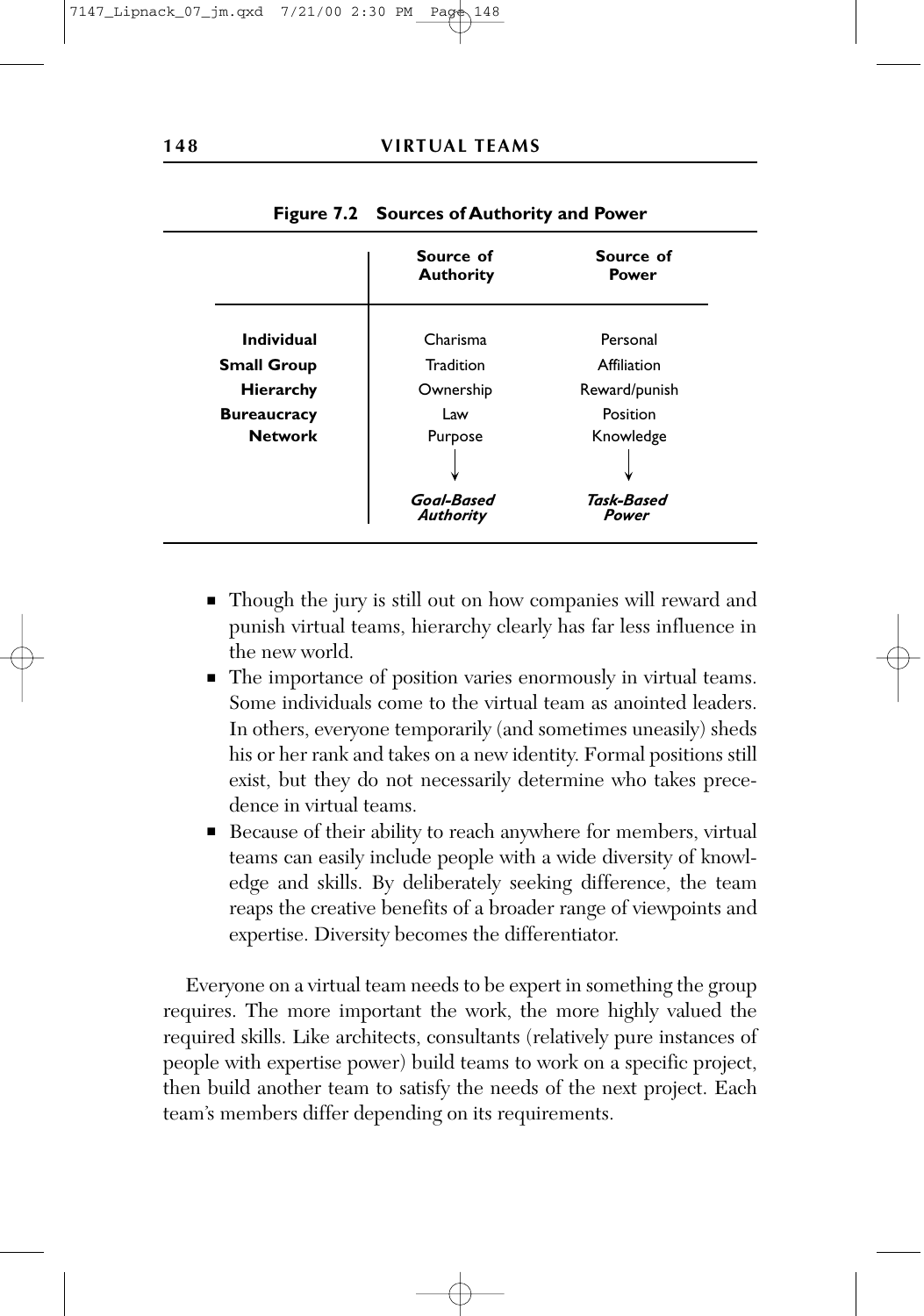## **Why Cooperate?**

Purpose sustains and initiates process. It is the source of life for all teams, the inner fire that gives them their vitality. Virtual teams face two particular challenges that differ from those of colocated teams.

First, it costs more to mature purpose in virtual teams, both in terms of the length of time it takes to mature and in the literal expense of bringing together distantly situated people. On the other hand, a wellset purpose can be a source of economic benefit: Coordination costs fall when committed people align around the same goals.

Second, purpose is more important when people are all spread out than it is when a boss is watching over everyone's shoulders.

For resource-lean and information-rich virtual teams, good organization design that mirrors the work makes for better results. As the team carries out its original intent, the organization re-forms to address new goals and the next pieces of the work. People reconfigure continuously. Today, it's Don, Kate, and Keith working on Pfizer. Tomorrow it's Kate, Jeff, Jen, and Carrie working on the offering. The day after that it's Annie, Jeff II, and Jessica working on recruitment. Our organization, like most others, constantly re-forms, organically adapting to the dynamic unfolding of the work.

#### *Compatibility Rules*

Virtual team success or failure begins with the relationships among people and goals. Nearly a half century of empirical research demonstrates the power of cooperation in teams.

Social psychologist Morton Deutsch was the first to use goal interdependency to predict how well people work together. He asked whether people see their goals as cooperative, independent, or competitive relative to one another. The more interdependent the goals, the more successful the team.

■ *Cooperation* occurs when people have compatible goals. When you succeed, I succeed. Confidence and trust are expected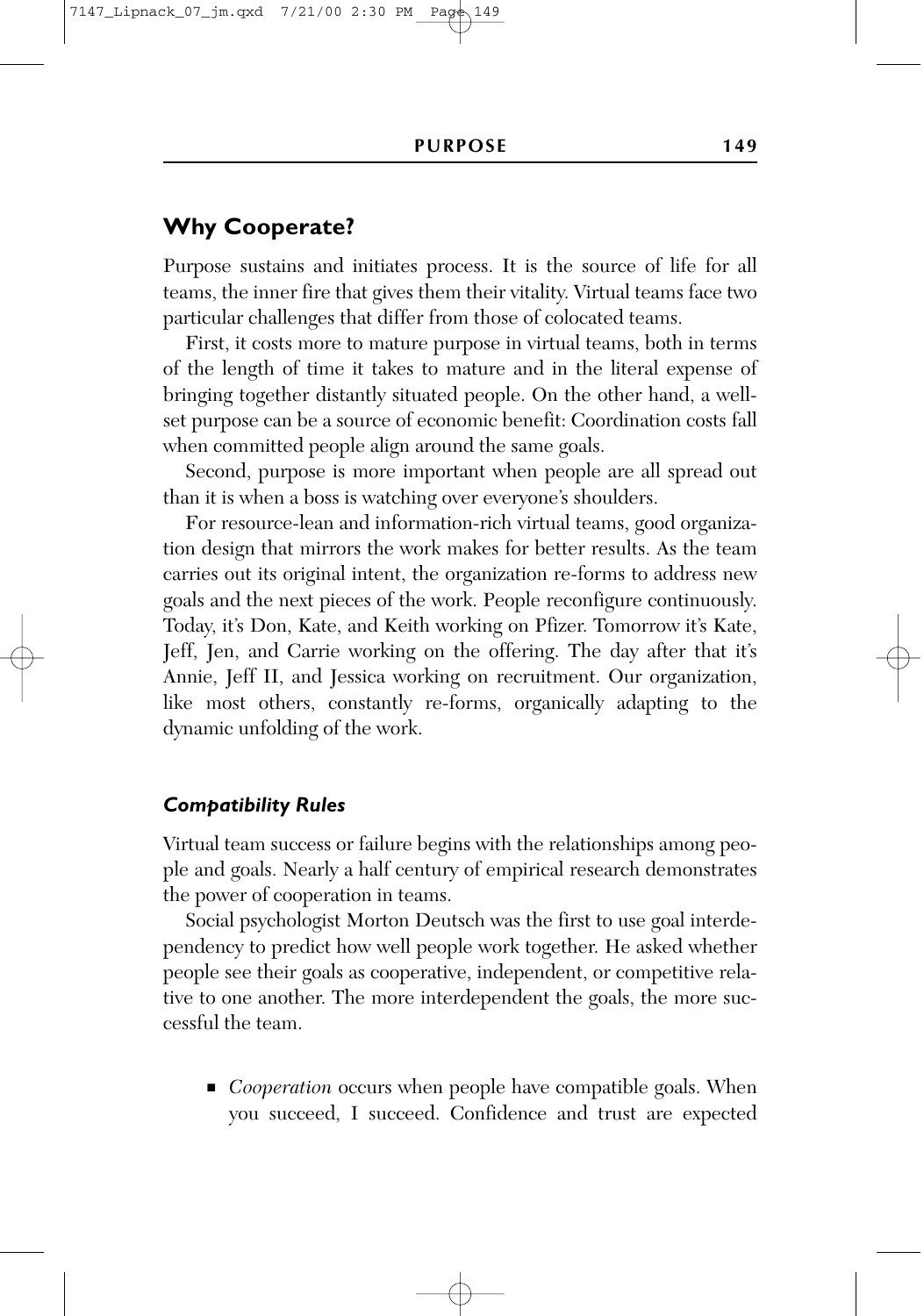behaviors. Cooperation generates positive feelings of family and community as people share and integrate information.

- *Independence* results when goals are not related. Your success or failure has no bearing on mine. I do not expect any support or hindrance from you. Aspirations are personal and relationships between us are less personal. We all do our own thing and have no need to share.
- *Competition* follows from incompatible goals and the belief that if you win, I lose. Your success diminishes mine. I not only expect no help but I anticipate hostility and prepare accordingly. To prevail in competition, rather than integrating in cooperation, people hoard information and use it as power.

Dean Tjosvold, Professor of Business Administration at Simon Fraser University in Canada, is at the forefront of team researchers who are bringing a wealth of learning from hundreds of studies into real-world practice.4 He reports that myriad studies document this simple fact:

*Cooperative goals motivate team members.*

When goals are compatible, people strive to succeed and work becomes meaningful. Cooperation brings added benefits of helping others, feeling good, and storing goodwill for the future. It spurs information sharing and greatly expands insights available for planning, problem solving, and execution. Confident of success, people believe that others want them to do well. They have more fun, which translates into more positive feelings about work. Most important to problem solving and related tasks, a wide range of studies confirm that cooperation results in higher productivity than competitive or independent work.

Researchers' conclusions about competition within teams aren't surprising. Competition does not motivate people to share information, plan together, or find the best path for producing results. Competitors do not expect others to help or encourage them. What competition can do is to galvanize the team as a whole against another team. It motivates people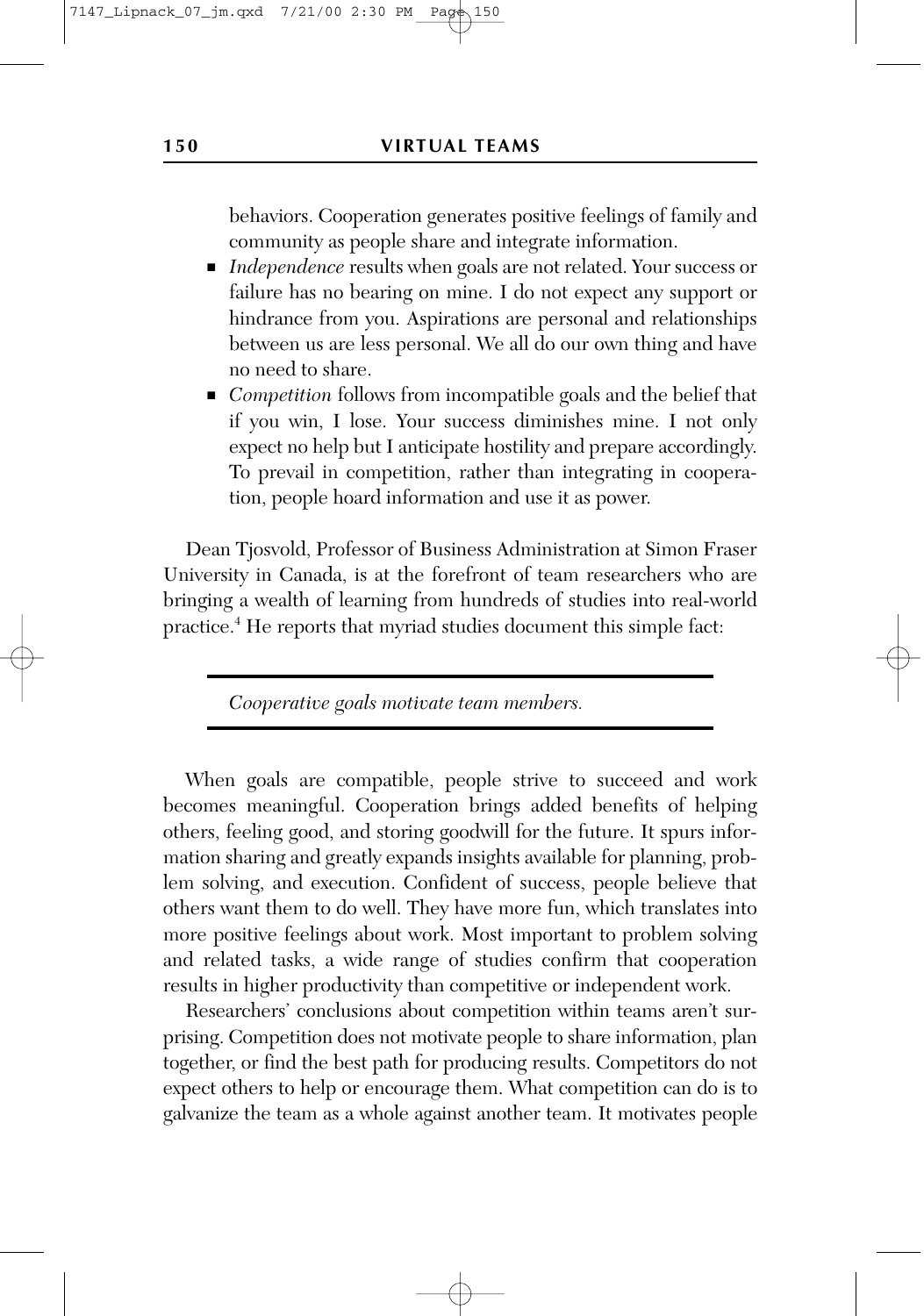who believe they have superior ability and are likely to win, but it demoralizes people who have (or believe they have) lesser abilities and experiences. Competition also can motivate when tasks are simple and information needs are low, providing that most of the people believe they have a chance of winning. However, since sharing information is the lifeblood of a virtual team, competition within hinders or scuttles success.

## *Motivation*

Whether intentional or not, tasks and rewards always generate cooperation, independence, or competition.

- Joint rewards for group tasks promote *cooperation*. When cooperating, people assume that everything is fair and expect corresponding rewards. They pool their talents, offering and using individual skills and competencies as needed by the tasks. People appreciate creative conflict as a tool for finding the best answer.
- Unrelated tasks, separately rewarded, encourage *independence*. Quotas or sales targets measure individual success, separate explicit external criteria. People use their abilities to further their own goals. They avoid conflict, regarding it as a distraction from separate pursuits.
- Codependent tasks—separate pieces of work that *require* a winner and a loser—create the environment for *competition.* Such systems need rules to regulate the games. People use their abilities against one another. They avoid conflict entirely or deliberately escalate it to gain personal advantage.

Most work situations are complex and involve a mixture of motives. Tasks that are set up interdependently require cooperation. At the same time, people compete for attention, praise, promotions, and raises while taking pride in their individual accomplishments.

Typically, people encourage cooperation within a team to better compete with outside groups. One familiar archetype of this behavior is a great sports team—for example, the 1970s Boston Celtics basketball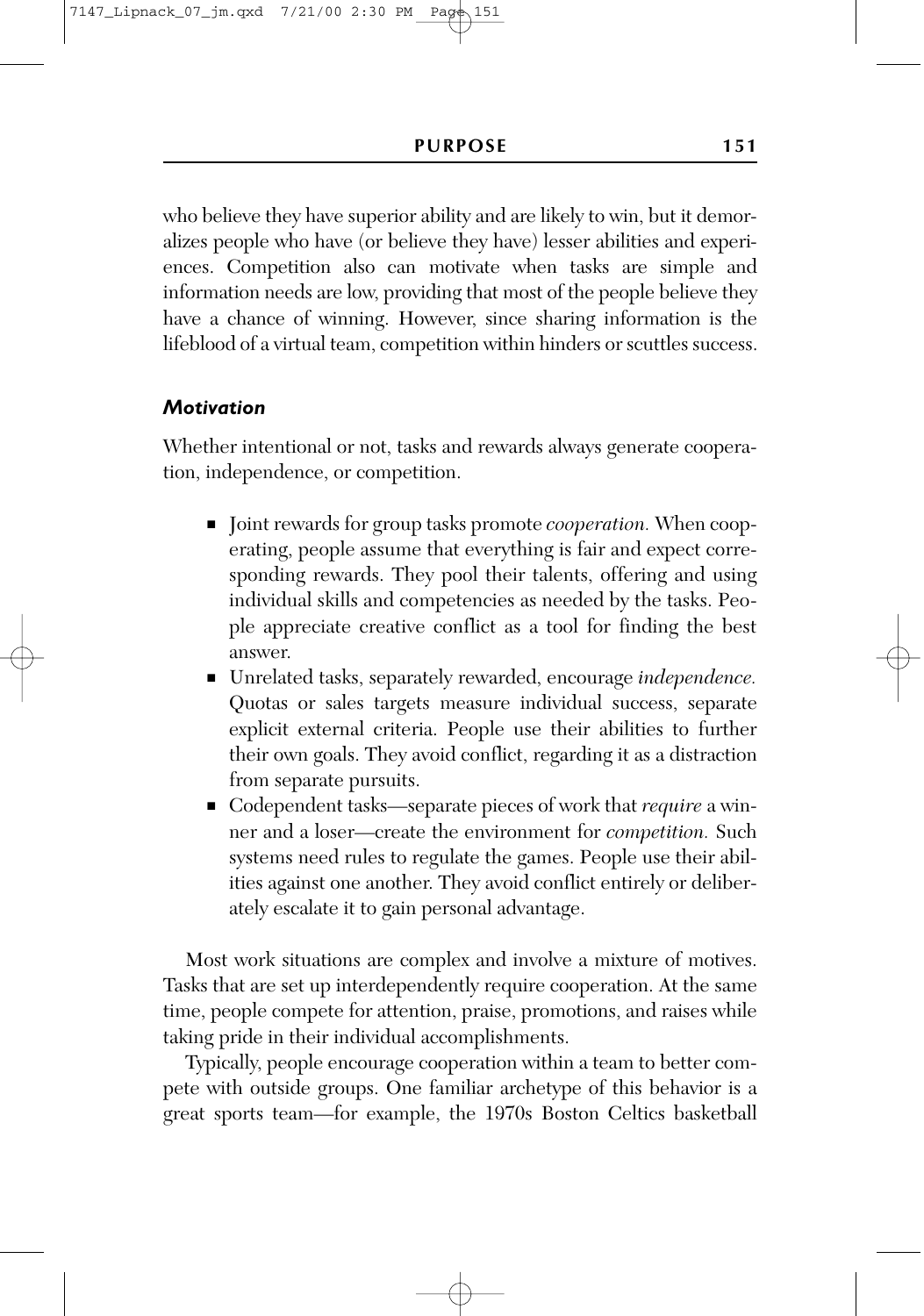team's legendary internal teamwork propelled them to one championship after another. Such us-against-them behavior is considerably more tricky in work organizations. Many a successful team that bonds into a tight family also excludes and competes with outsiders. Unfortunately, outsiders to the team may still be insiders in the organization. A company with many teams ultimately wants all of them to cooperate for the good of the enterprise.

However cooperation fares inside the corporation, can we still safely assume that competition takes over at the enterprise boundary? For hundreds of years, the simple rule has been to cooperate internally and compete externally. This maxim is under fire. Countless alliances explode across corporate boundaries. The Internet ties companies closer to vendors and customers. Competitors and noncompetitors cooperate all the time, wedding partners as unlikely as the Muppets and Ford Motor Company.

## **Discovering Purpose**

Purpose sparks life in virtual teams. This discovery brings people together, builds trust, and gets things going. To survive, teams must turn their purpose into action, using it to design their work and organization. Some teams receive a fully formed charter; others go off with a vague sense of desired direction. Some team members think that setting purpose is important; others do not. Most team experience lies between these extremes, as people struggle to understand and express their purpose.

> *Purpose is the campfire around which virtual team members gather.*

We use the word *purpose* to stand for a broad range of terms—from abstract *vision* to increasingly concrete *mission, goals, tasks,* and *results.* Although teams may vary from organization to organization, how they relate to one another is important. Purpose is a little system of ideas; it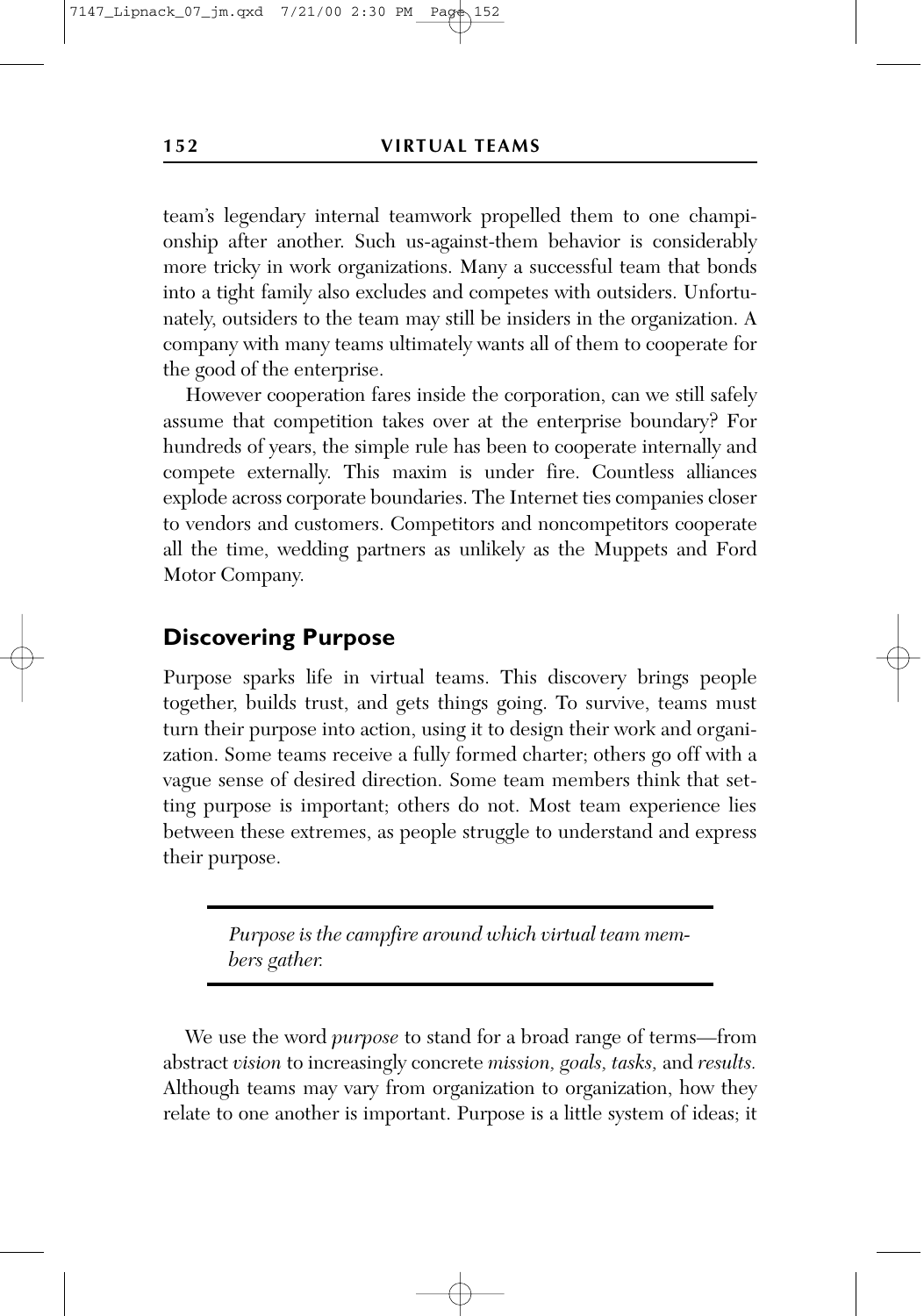expresses itself differently across the organization while synthesizing common harmonies.

#### *Vision before Mission*

*Vision* is the inspiration for purpose-driven organizations, the source that generates the flow of work. When articulated best, vision includes a compelling picture of the achievable, highly desirable future. Vision is also the realm of values and philosophy, the intangible but crucial culture of ethics, norms, and the intrinsic value of people that bring life to virtual teams. It does not have to be long.

Eastman's vision is short and simple: "To be the world's preferred chemical company." The word *preferred* carries both the customer focus and the implied strategy of superior quality. Other organizations create lengthy vision statements. The Massachusetts Teachers Association, with 75,000 members—one of the largest unions in the Commonwealth—has a vision statement that covers a page. Regardless of length, it's the painting of the future.

*Mission* is the simple statement of what the group does, the strategy that expresses its identity. Though usually more specific than the vision, it remains abstract. A flower importer answered marketing expert Ted Levitt's famous recurring question, "What business are you in?" with one word: *love* (not transportation or agriculture). In a world of fast-changing markets, this question usually goes to the heart of organizational transformation and the teams it spawns.

*Goals* state what we're going to *do,* translating intangible lofty visions into palpable, practical results. They reformulate the mission—the singular overall goal—into a few manageable sub-missions. Goals provide motivation, the starting point for work process, the original formula for dividing work into its components. Goals allow you to see desired outcomes in the future. Embedded in goals is the strategy for turning vision and mission into positive results. The smarter the goals, the better the strategy. Discovering this virtually takes time.

*Tasks* are "the doing," how the work gets accomplished, the actions that arise as goals go into motion. Invariably expressed in action verbs (e.g., *develop, design, identify, create*), tasks specify the actions that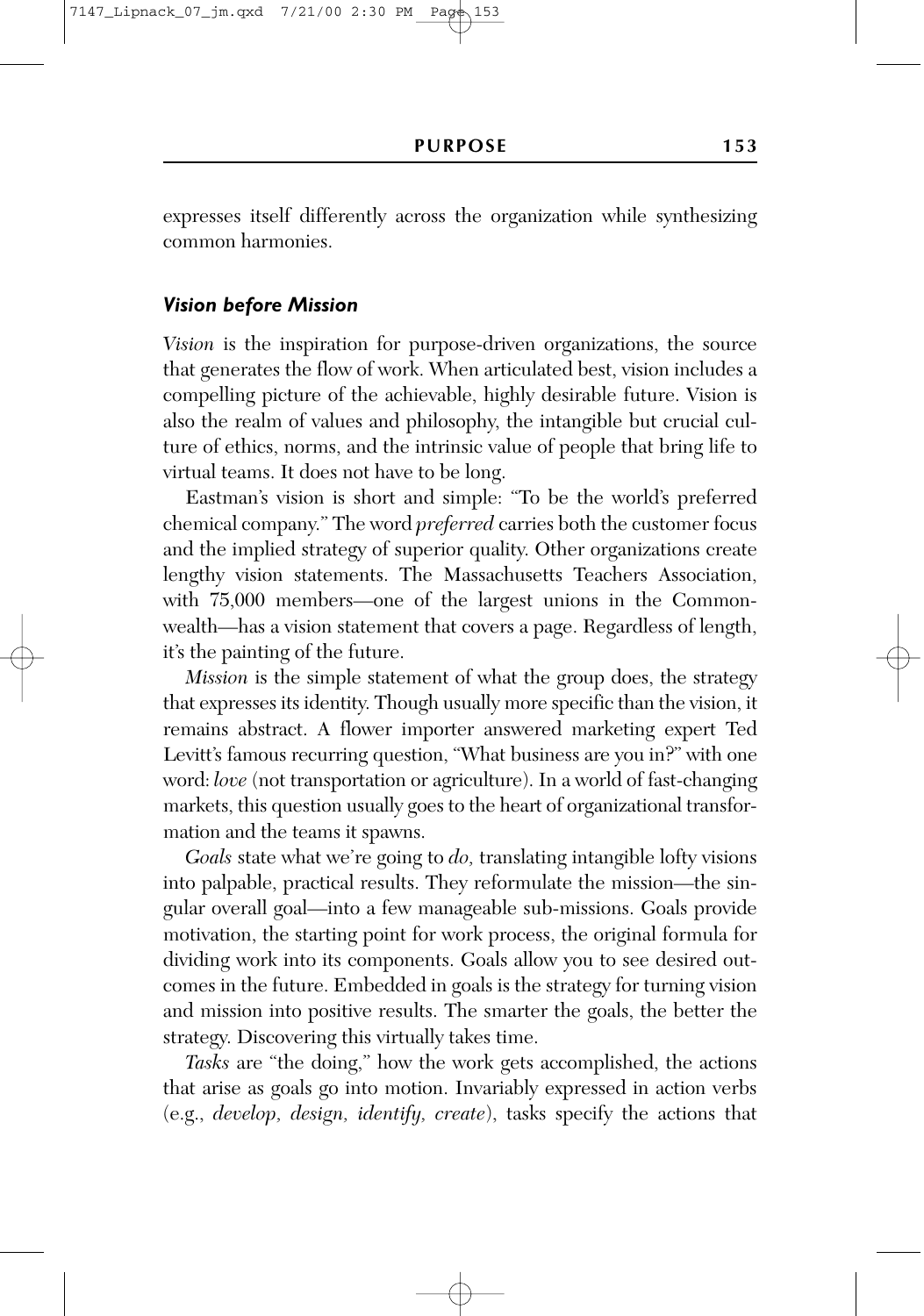members take. Tasks are the team's signature, its mark on its world. Purpose becomes quite practical when people do their tasks. But because they are in constant motion, tasks can be somewhat slippery to the materialist grasp.

*Results* thud into place as the concrete outcomes of purpose, the "done." Reports, presentations, events, products, decisions—outcomes that everyone understands—clearly express purpose. The team creates *something* through its work. For a task action to be complete, there is always a result (however grand or poor) within a given period of time. It is in the nature of the task-oriented team to produce and judge itself by its end products.

Since we are genetically programmed to see results as "things," it is often hard for virtual teams to make their results concrete and tangible to people. Making results explicit is one of the primary benefits of creating online places to do collaborative work.

#### *The Path*

*To put purpose into motion, plan.*

The better the planning, the more effective the process. Better processes mean less time, less cost, and more customer satisfaction. Many groan at the thought of planning, harking back to numerous memories of shelved plans, quixotic decisions by higher authorities, or perhaps detail to a level of mind-numbing minutiae. As bad as planning can be, there is simply no other way. The virtual teams must build purpose refinement into its work process. This means planning.

We all know how to plan—in a general sort of way. We do it all the time by following a basic pattern that we use repeatedly every day: the path. Each time we envision a result that we act upon we conjure up a little bit of planning, whether it's going to the kitchen to get a cup of coffee, to the store to get a magazine, or to the web site to get some information. We have an image of what we want in our minds (a goal) and we rehearse the steps (plan the tasks) that will take us to where we want to go (the result). Then we set off.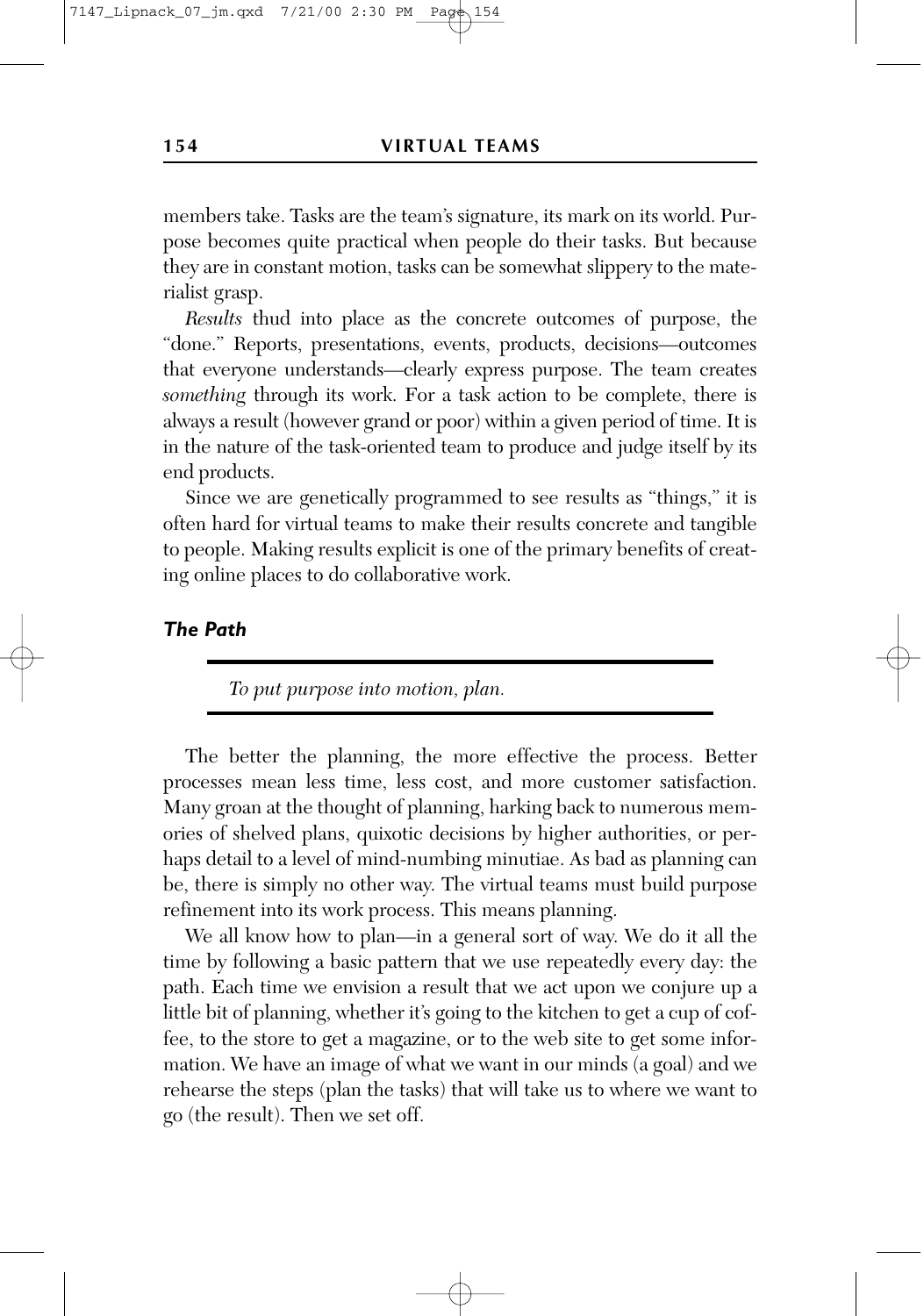#### $Goal \rightarrow Tasks \rightarrow Results$

*These interrelated terms reflect the universal pattern of work: a motivating source, a target at the end, and steps that connect the source and the target over time.*

Short paths or long journeys, the logic is the same. Most of the journey lies in the middle, between goals and results, in the province of tasks, the doing. While tasks are points along the path, the pieces of work that fit together over time, process is the sequence of actions. Each task is itself a little bundle of activity. Results do not just appear by magic at the end; they grow over time in the course of doing work and performing tasks.

#### *Results*

There is a natural flow to purpose. Like mountain streams seeking springs, purpose runs from the heights of abstract vision to concrete valleys of results. Putting purpose into action over time produces a dynamic picture of work (Figure 7.3).

Vision flows into mission, which becomes the highest-level goal. To accomplish the overall purpose, segment mission into subgoals, the first steps toward the division of labor. Tasks are the specific steps taken to achieve results. Some steps are serial, each dependent on the one before. Other tasks are independent and parallel, coming together at the end or interdependently across tracks of parallel activity. Most of the work of virtual teams is a mix of these modes.

#### *Corporate Breakdown*

Virtual teams truly are microcosms of the organizations that spawn them. This becomes increasingly evident the higher the group is in the organization. At the top, the senior team most literally and directly expresses that truth. There, all the work components come together and the organizations of all the major players cross boundaries.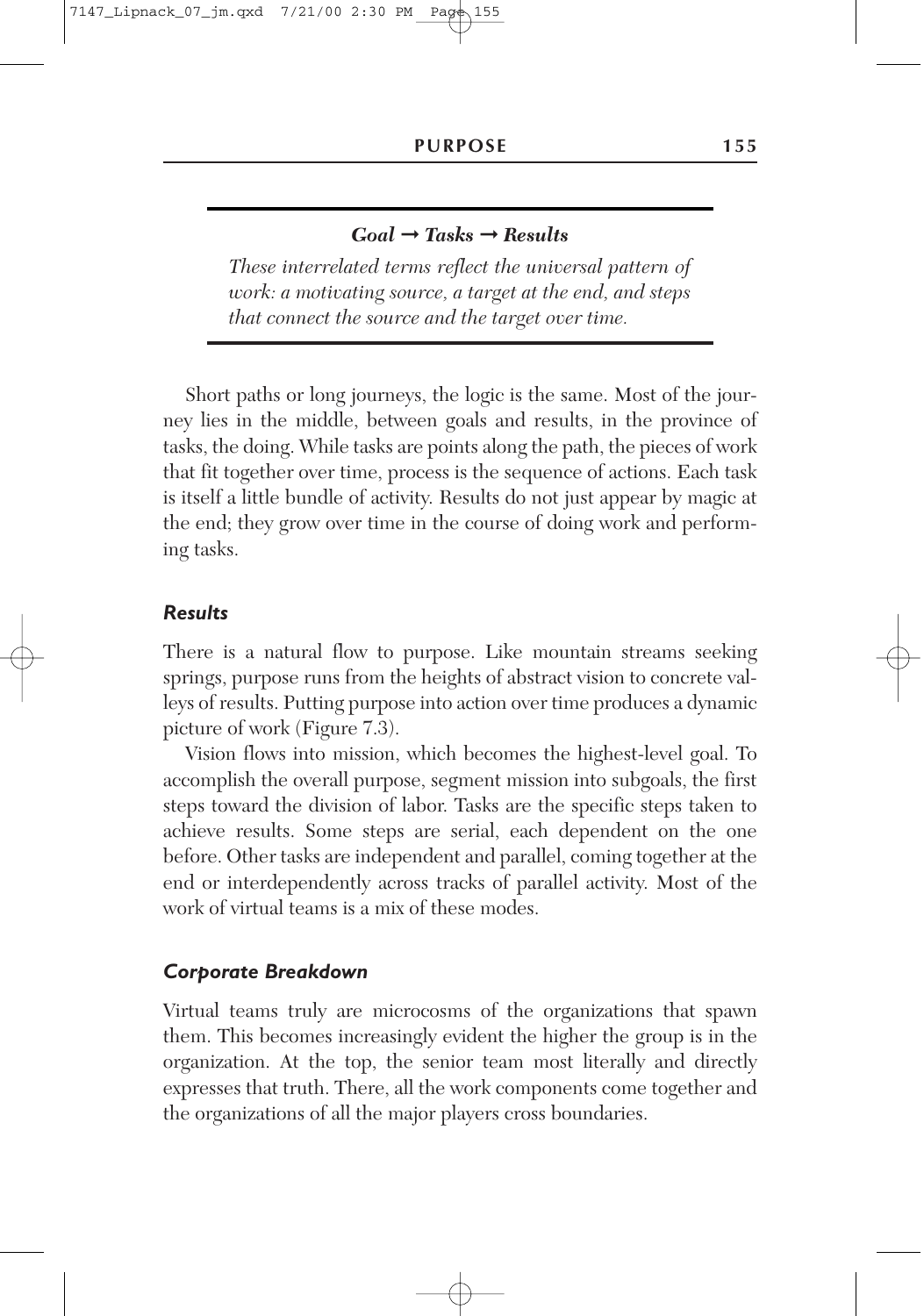

Put into the language of purpose, the organization's structure provides a way to break down its work. Look to the interplay between goals and tasks to see this little-recognized but profound fact of business life: Goals at one level generate tasks at the next level, where the assignment is in turn taken on as a goal. Cross-hatching work across levels is a familiar, natural, and practical way to organize teamwork. Although not a conventional framework, the goal-driven view of work offers teams a perspective on how their work interrelates (Figure 7.4), essential for extensive enterprise-wide virtual teamwork.

Pfizer Pharmaceuticals Group cascades its goals, says Joe Bonito, who heads the company's organizational effectiveness and consulting efforts. President Hank McKinnell's goals "go down to line executives, who translate them to marketing and research. It's an excellent system."

Where does the vision come from? The board of directors, representing the owners (i.e., shareholders), sits at the top of the organization together with the highest ranks of senior management. In most business organizations, senior management generates the vision and provides direction, whether bold or timid, vivid or obscure, conscious or unconscious. They establish a hierarchy of goals based on what the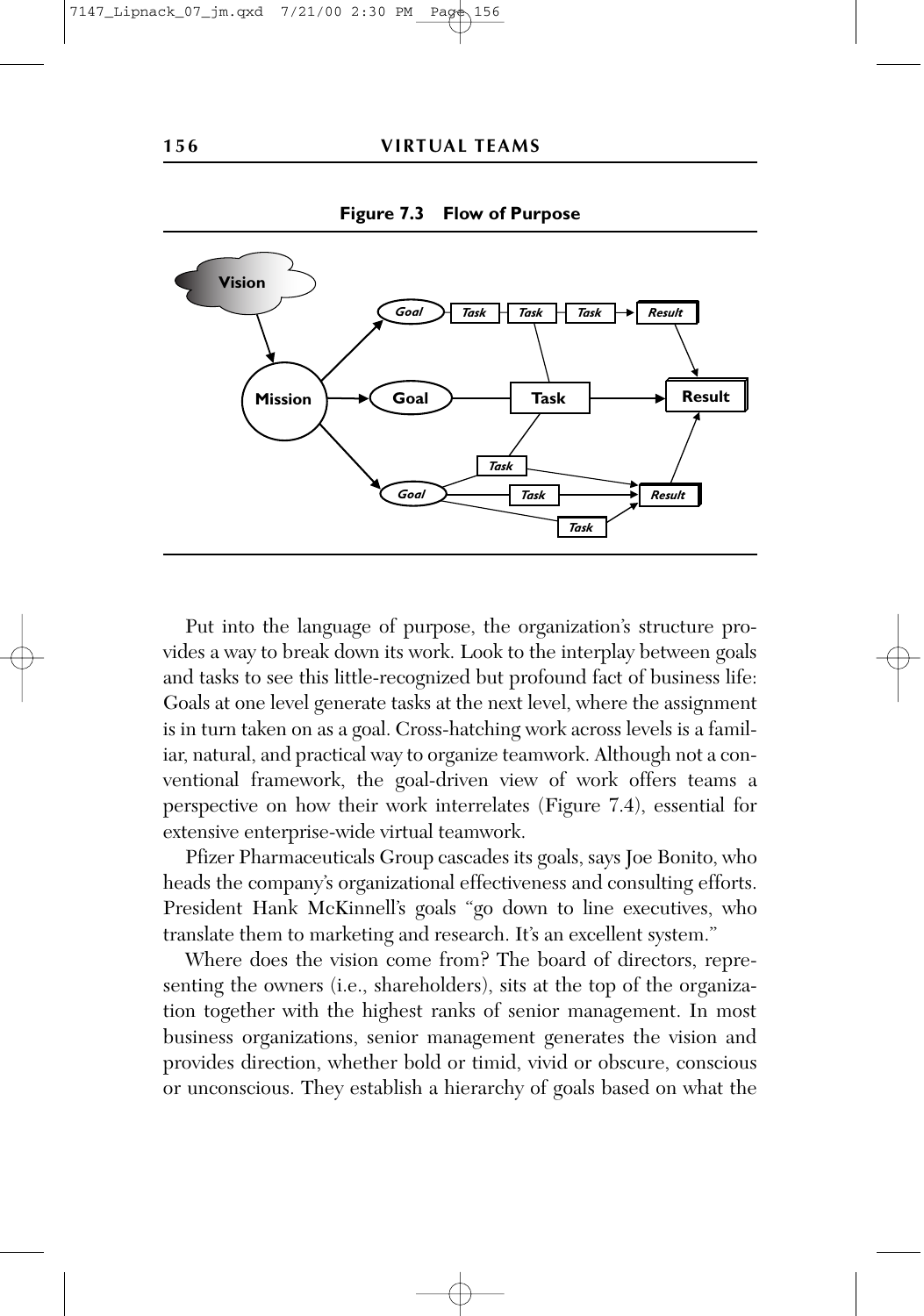

**Figure 7.4 Corporate Purpose Breakdown**

owners want: profit, growth, social objectives, and other returns of import to them.

To reach these positive corporate results, the company creates value through its work. Most permanent organizations segment the work literally, setting up divisions and departments (both derive from the same root word meaning *divide*). Each has its own mission—for example, marketing, research and development, engineering, production, sales, and distribution departments (functions) or divisions based on factors such as products, geographies, or industries. To make its contribution to the joint work effort, a large organizational component like marketing may further subdivide its piece. Internally, it creates its own departments and groups, each of which has separate charters (written or just understood) based on the work assigned from above. This sequence replicates down and throughout the organization, with each group doing its own work and defining expected outcomes.

So it goes down the line, with a person from this level serving on an implied cross-functional team while also serving as head of the team at the next level down.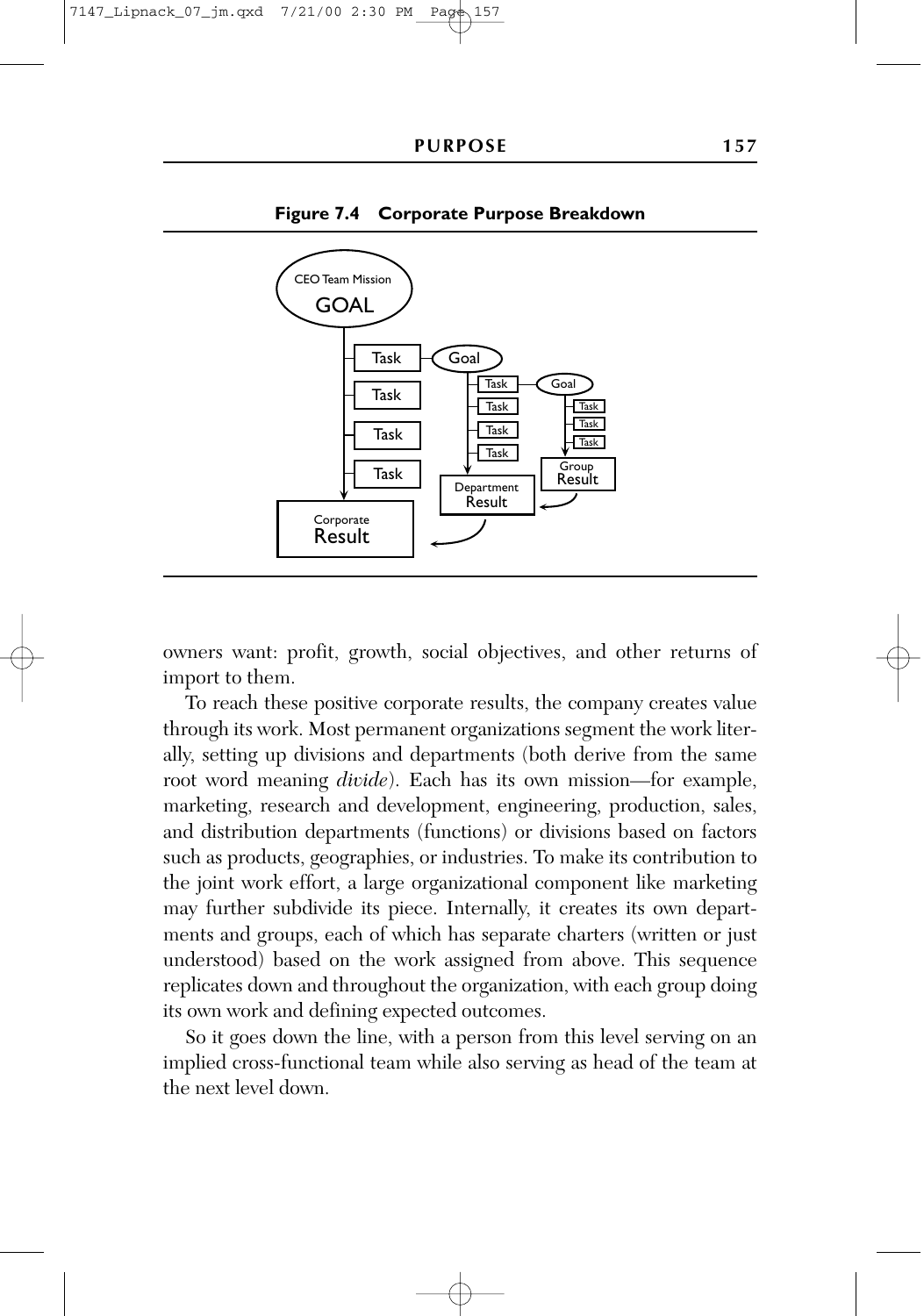## *Detailing*

While the importance of discovering purpose does not by itself distinguish virtual teams from traditional ones, the depth and clarity of its expression does. The purpose problem is twofold for virtual teams:

- Crossing boundaries of space, time, and organization only further complicates already complex communication. An inherently messy process of creating a coherent, productive, and lasting purpose in the early stages of a team's life is even less tidy for a virtual team. It needs dense and frequent communication.
- Once developed, the team must make the purpose and plan explicit in symbols, words, diagrams, tools, handbooks, and persisting virtual places. The plan must stay updated, flexible, and adaptable in order to serve as a coordination hub for distributed work.

The problem with a complex purpose lies in people's need to grasp it simply. Establishing purpose requires first a conceptual solution, then a display solution, and finally a navigation solution.

"Periodically, we go back to our original purpose, our shared mental model. Building such a model has been extremely helpful in communicating across geographies and cultures. Some teams produce explicit pictures of what their mental models have become in terms of numbers and graphics. It gives us a vision of where we are headed that allows us to plan for what we need in terms of specifics such as logistics, sales, and technical service," Eastman's Hutsell says.

Interactive digital media offer a wealth of untapped potential for virtual teams to expand their communication capacity. At the same time, the expression and direct use of the power of purpose really comes into its own with the web and intranets.

Mental models, whether expressed as outlines, lists, diagrams, or art, are easily displayed on the web. These models then become portals quite literally as clickable links and maps—to layers of more detail about goals, tasks, results, people, resources, organization, and every other kind of information that may be important to a team's work.